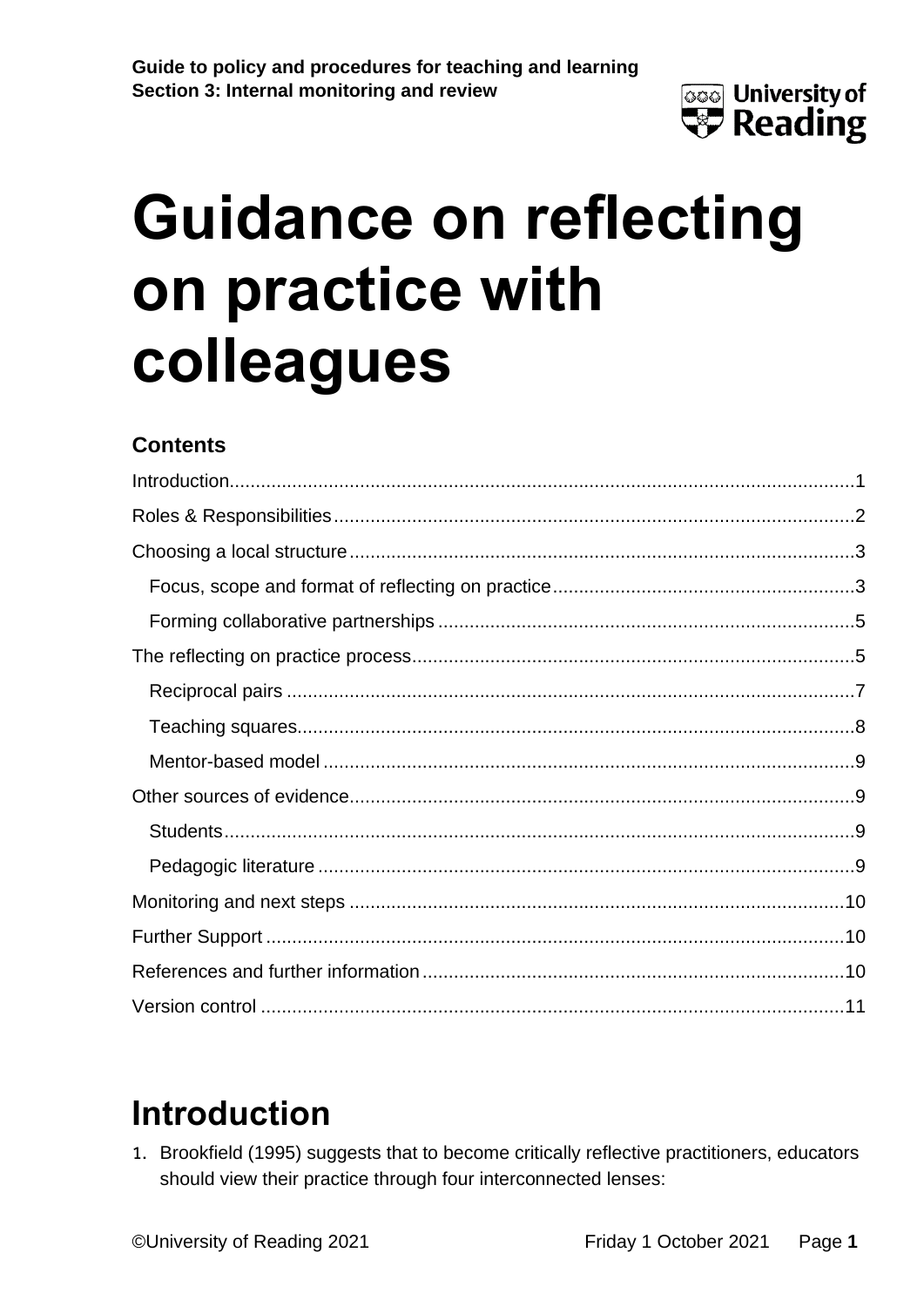

- 2. The University's approach to reflecting on practice with colleagues aims to prompt **self-reflection**, by nurturing a **culture of colleagues supporting each other**, discussing ideas, debating evidence and engaging in non-judgmental dialogue. This process can be supported through the triangulation of evidence from **students** and making links between **theory** and practice. The value in reflecting on practice with colleagues is twofold - there are benefits for both the practitioner and the facilitator to reflect on their teaching and students' learning.
- 3. This guidance is intended to supplement the policy on *Reflecting on practice with colleagues.* It is intended to be flexible; Schools should interpret it according to their own context. It aims to help Schools/Departments design and operate a local structure for reflecting on practice with colleagues and offers suggestions for setting up collaborative partnerships. It also includes practical guidance for practitioners and facilitators on how to make best use of the process and suggestions for sourcing evidence from students and the pedagogic literature.
- 4. Appended to the guidance are two optional pro-formas for completion by facilitators:
	- Appendix 1: 'Teaching conversation' pro-forma;
	- Appendix 2: Direct observation of teaching pro-forma;

Links to two Microsoft Forms templates are available here:

- [Reflecting on practice with colleagues;](https://forms.office.com/Pages/ShareFormPage.aspx?id=xDv6T_zswEiQgPXkP_kOX8joLPqrbCtHo9tC_hP_qW5URjE4U0o5RlhXTk1EM1ZQMUxGMUtEUFRTOS4u&sharetoken=0dYtsuNfJAZLb2Z5Op70&wdLOR=c389980F3-C417-4430-A564-FF8DCF4D3378)
- [Impact of reflecting on practice with colleagues in your School.](https://forms.office.com/Pages/ShareFormPage.aspx?id=xDv6T_zswEiQgPXkP_kOX8joLPqrbCtHo9tC_hP_qW5UQzdLM09aVjBMMjU1QlRDU09PSTY2ODQ0Wi4u&sharetoken=2fNNmULPldIC1IfNob9L&wdLOR=c3C22BDF4-0547-43A7-BD12-B3B2DFE583BF)

Please refer to the policy on *R*e*flecting on practice with colleagues* and the section below on 'Monitoring and next steps' for details of how the online forms are to be used.

# <span id="page-1-0"></span>**Roles & Responsibilities**

5. The diagram below summarises the main roles and responsibilities of colleagues, students and School/University-level boards and committees in respect of reflecting on practice with colleagues.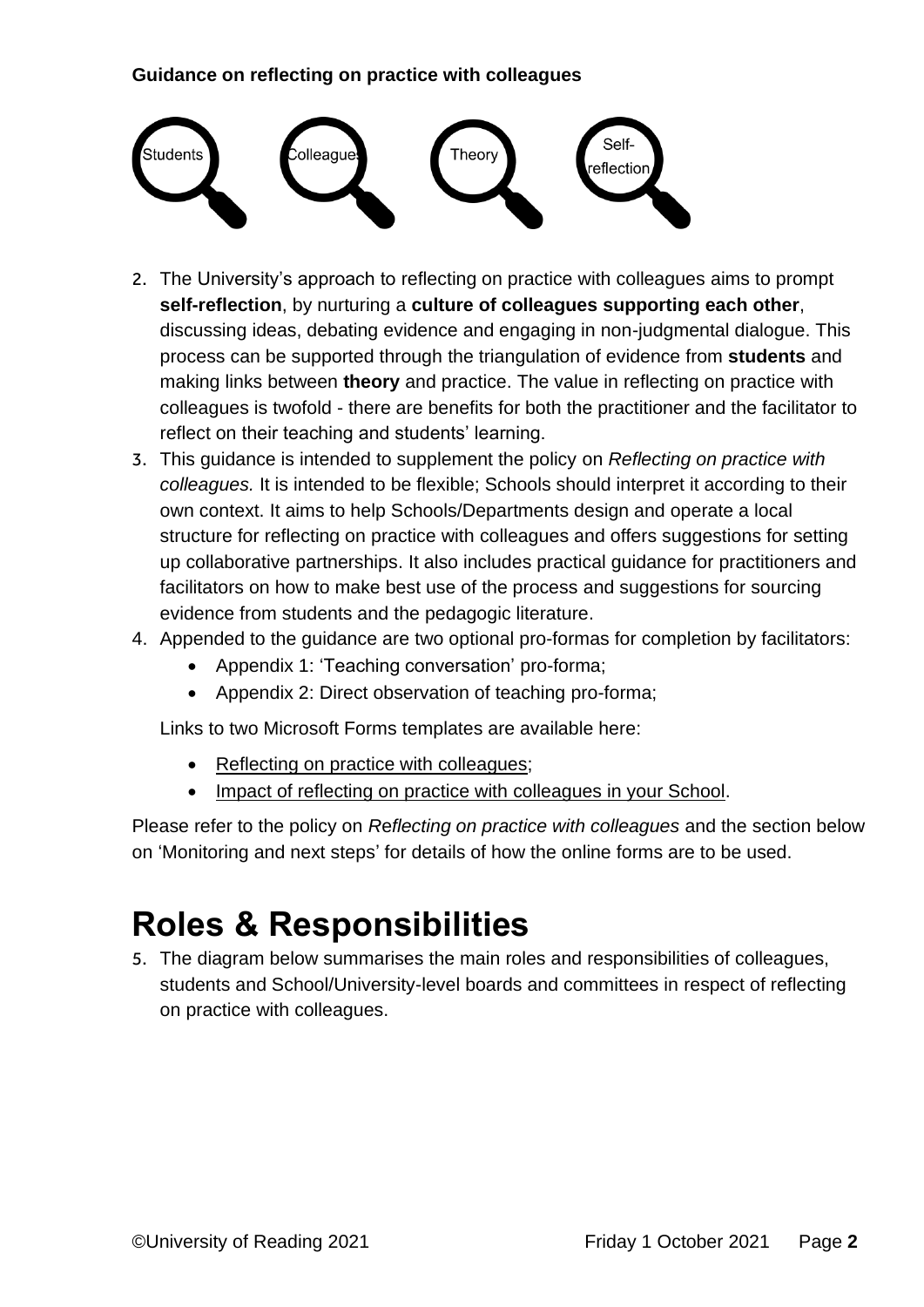#### **DELT**

Monitoring and evaluating engagement with, and the impact of, the policy

Promoting sharing of good practice and innovation at University level

Drawing on outcomes to inform University-level teaching and learning training/enhancement activities

#### **DTLs**

Promoting engagement with the process

Fostering a culture of trust and collaboration

Choosing a local structure for reflecting on practice and determining how collaborative partnerships are set up

Reflecting/reporting on the main outcomes and impact

#### **Practitioners and facilitators**

Engaging in reflective and supportive discussions about teaching and students' learning

Maintaining the collegiality and confidentiality of the process

Sharing the main outcomes from reflecting on practice to enhance teaching and learning

#### **School Management Board**

Monitoring engagement with the process at School level

Promoting sharing of good practice and innovation at School level

Drawing on outcomes to inform School-level teaching and learning training/enhancement activities

#### **Programme Directors (working with DTLs)**

Reflecting on the main outcomes and impact at a programme-level

#### **Students**

Contributing to 'teaching conversations' either indirectly through existing sources of student evaluation and other data or, where appropriate, directly by providing additional feedback

### <span id="page-2-0"></span>**Choosing a local structure**

6. Schools are free to choose an appropriate local structure for reflecting on practice with colleagues. In setting up a local structure, School Directors of Teaching and Learning (or Departmental Directors of Teaching and Learning as designated by the relevant School Directors of Teaching and Learning) (DTLs) should highlight to staff the purpose and value of engaging in a collaborative developmental process. It is important that staff are committed to taking a critical look at their own practice, rather than seeing the process as a 'tick-box exercise'. This could be achieved through opportunities for broader discussion about the process at School/Departmental level. DTLs should emphasise that reflecting on practice should not involve summative judgements and is separate from formal performance management processes.

#### <span id="page-2-1"></span>**Focus, scope and format of reflecting on practice**

7. As noted in the policy on *Reflecting on practice with colleagues*, reflecting on practice could take the form of a direct observation of teaching, or it may encompass a 'teaching conversation' focussed on an area of learning and teaching practice. For example, curriculum design, enhancing inclusive practice, alternative assessment methods, devising new approaches to the use of formative feedback, effectiveness of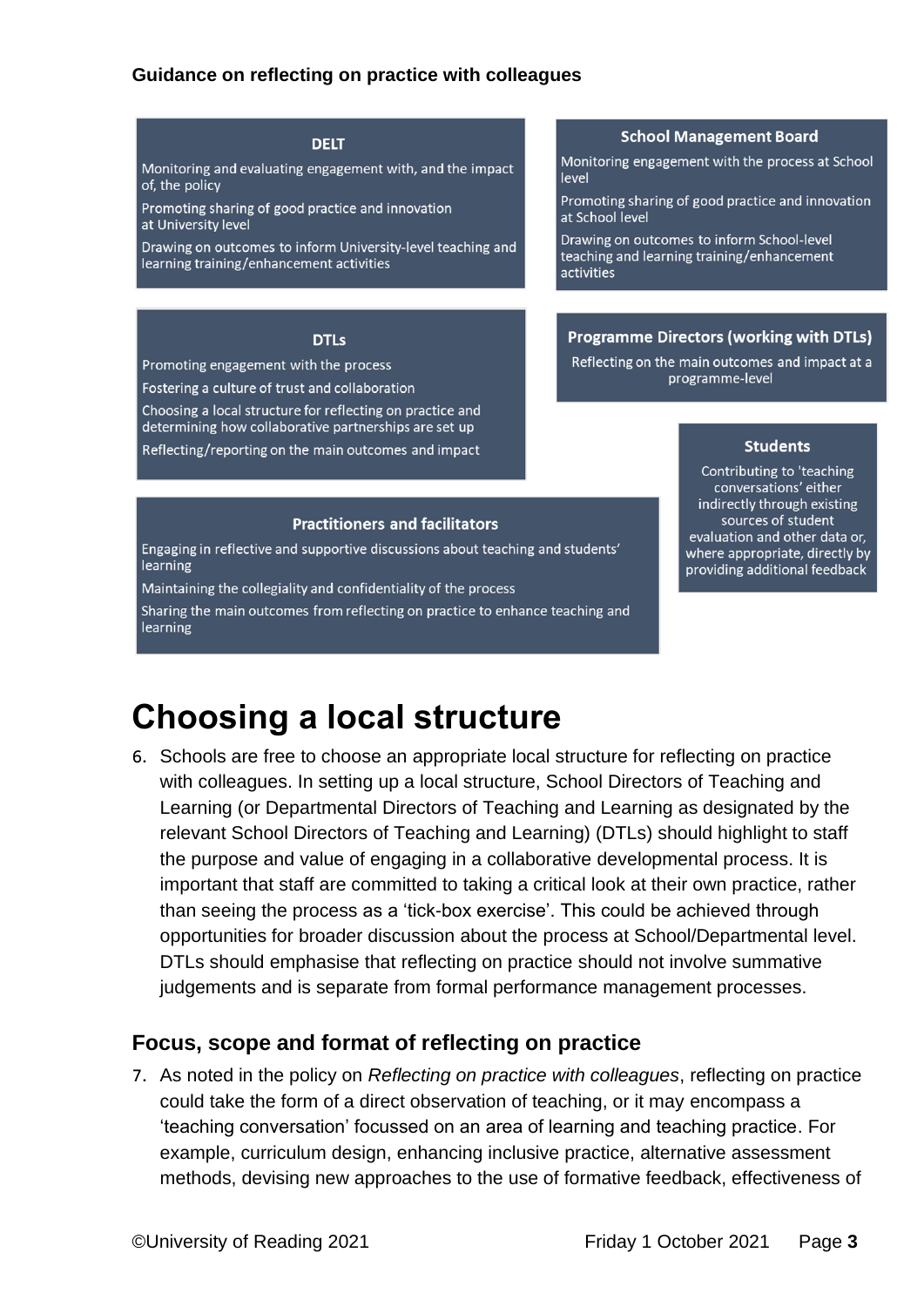supervision, or developing innovative methods for evaluating the effectiveness of teaching and learning.

- 8. Experience shows that giving staff freedom over the choice of topic can be empowering; therefore, within the agreed local structure, the practitioner and facilitator should agree between themselves the focus and scope for reflecting on practice. This should be based on the practitioner's interests, skills and areas for enhancement, highlighted for example via student evaluation and/or a recent Performance and Development Review (PDR).
- 9. Reflecting on practice could also be linked to strategic improvements in teaching and learning. For example, Schools could highlight a cycle of strategic themes aligned to the School Teaching Enhancement Action Plan (STEAP) priorities, from which colleagues could choose an area of focus. This could provide a mechanism for implementing local and university-wide priorities and provide evidence of impact but should not detract from the focus on individual development.
- 10.Where a direct observation is to take place, the practitioner and facilitator should agree on a suitable session for observation. To gain the maximum benefit, the practitioner may wish to select a session where they are trying out a new innovative teaching strategy or a session that has been problematic in the past. An observation should normally last for about an hour, so a longer practical class, for example, may need to be 'sampled'.
- 11.Practitioners and facilitators can draw on existing guidance/frameworks to help identify and agree potential prompts for dialogue. These might include, but are not limited to, the following examples:

| Focus of 'teaching conversation'                                                                                                                             | <b>Examples of corresponding prompts</b><br>for dialogue                            |
|--------------------------------------------------------------------------------------------------------------------------------------------------------------|-------------------------------------------------------------------------------------|
| Module design                                                                                                                                                | Self-supporting resources for ABC<br>curriculum design                              |
| Diversifying and decolonising your<br>reading list                                                                                                           | Inclusive and Accessible Reading Lists                                              |
| Reflect on your role as a PhD<br>supervisor                                                                                                                  | <b>Good Practice Guide Supervising PhDs</b><br>and Other Research Degree Programmes |
| [N.B. Any overarching themes relating<br>to reflecting on PhD supervision<br>should be shared with School<br>Directors of Postgraduate Research<br>Studies.] |                                                                                     |
| Quality of assessment feedback                                                                                                                               | 7Cs of quality feedback                                                             |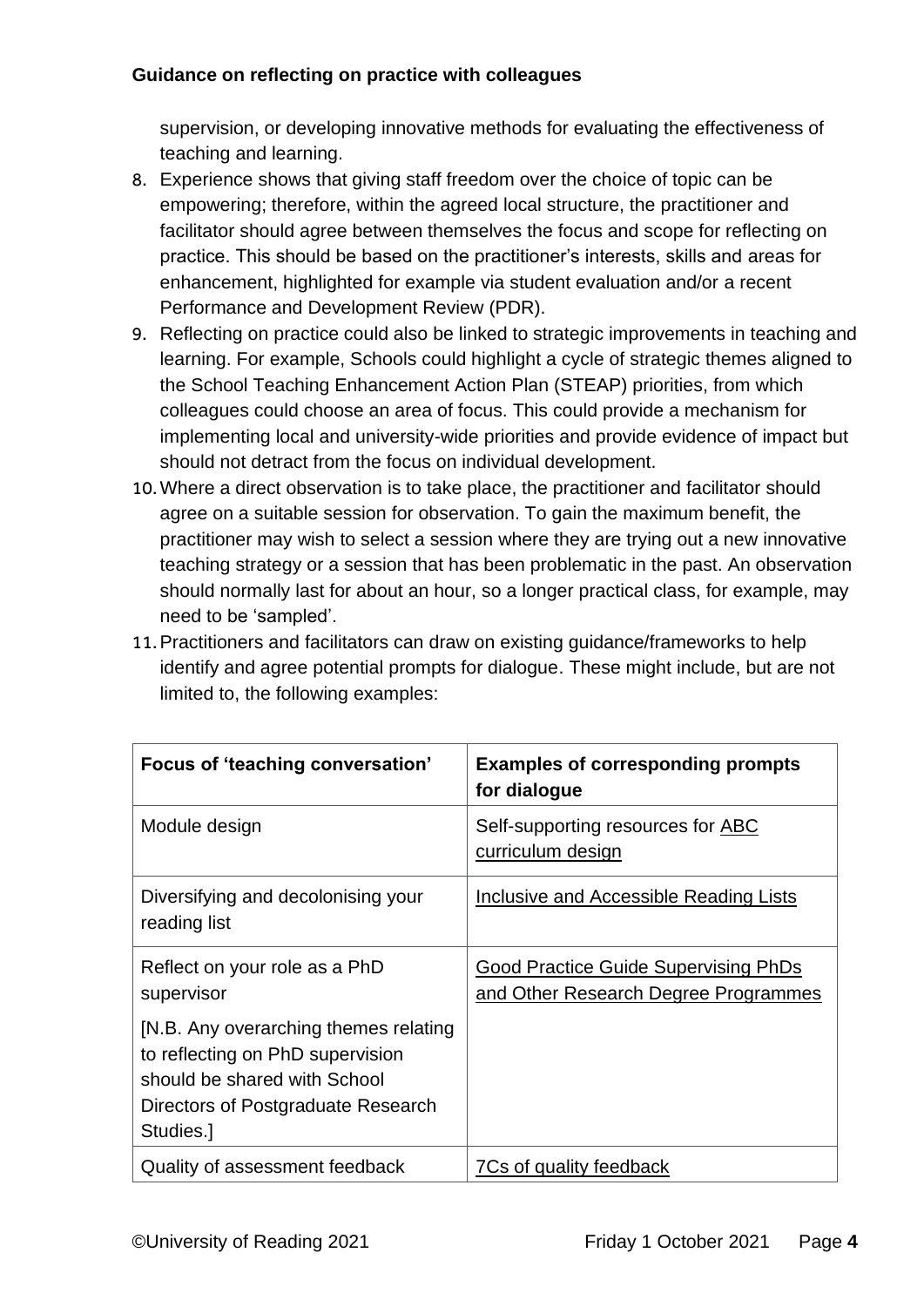| Management and structure of online   | <b>Blackboard Module Review Form</b> |
|--------------------------------------|--------------------------------------|
| learning materials and activities in |                                      |
| <b>Blackboard modules</b>            |                                      |

### <span id="page-4-0"></span>**Forming collaborative partnerships**

- 12.Schools/Departments are free to determine how collaborative partnerships between practitioners and facilitators are set up, bearing in mind the focus on individual development. Careful consideration should be given to the potential benefits and disadvantages of different structures in the particular context of the School/Department.
- 13.The key to successful partnerships is mutual trust and respect. Free choice of reciprocal partnerships (where practitioners and facilitators swap roles) is normally found to work best in terms of creating trust and open discussions and will tend to reinforce personal development more than a system which uses designated facilitators and could be seen as judgmental. The seniority of the facilitator could have a significant impact on the nature and openness of discussions.
- 14.A local system which encourages a yearly change in practitioner/facilitator partnerships is recommended in order to encourage wide-ranging discussions and facilitate sharing of good practice and fresh perspectives.
- 15.Schools/Departments are encouraged to explore possibilities for cross-disciplinary partnerships as this can be valuable in terms of focussing reflection on pedagogy and less on subject content. This might be particularly beneficial in the case of small, intra-School Departments where the choice of partnerships is limited.
- 16.Some possibilities for collaborative partnerships are:
	- free choice of **reciprocal pairs**
	- **teaching triads** (either self-forming or allocated)
	- **teaching squares** (either self-forming or allocated)
	- relationships built around existing **team-teaching arrangements**: for example, a group of staff who are jointly responsible for designing/delivering a module might agree to act as an ongoing network to exchange ideas and experiences, engage in critical reflection with each other, produce resources together and collaborate in group problem solving. This could usefully include colleagues from professional student support roles, for example technical staff.
	- **designated facilitators** with whom others can sign up: for example, a colleague with experience/expertise in a particular pedagogic approach (e.g. a University Teaching Fellow).

# <span id="page-4-1"></span> **The reflecting on practice process**

17.This section outlines three possible models for reflecting on practice with colleagues. This is not intended as a restrictive list of options; as noted above,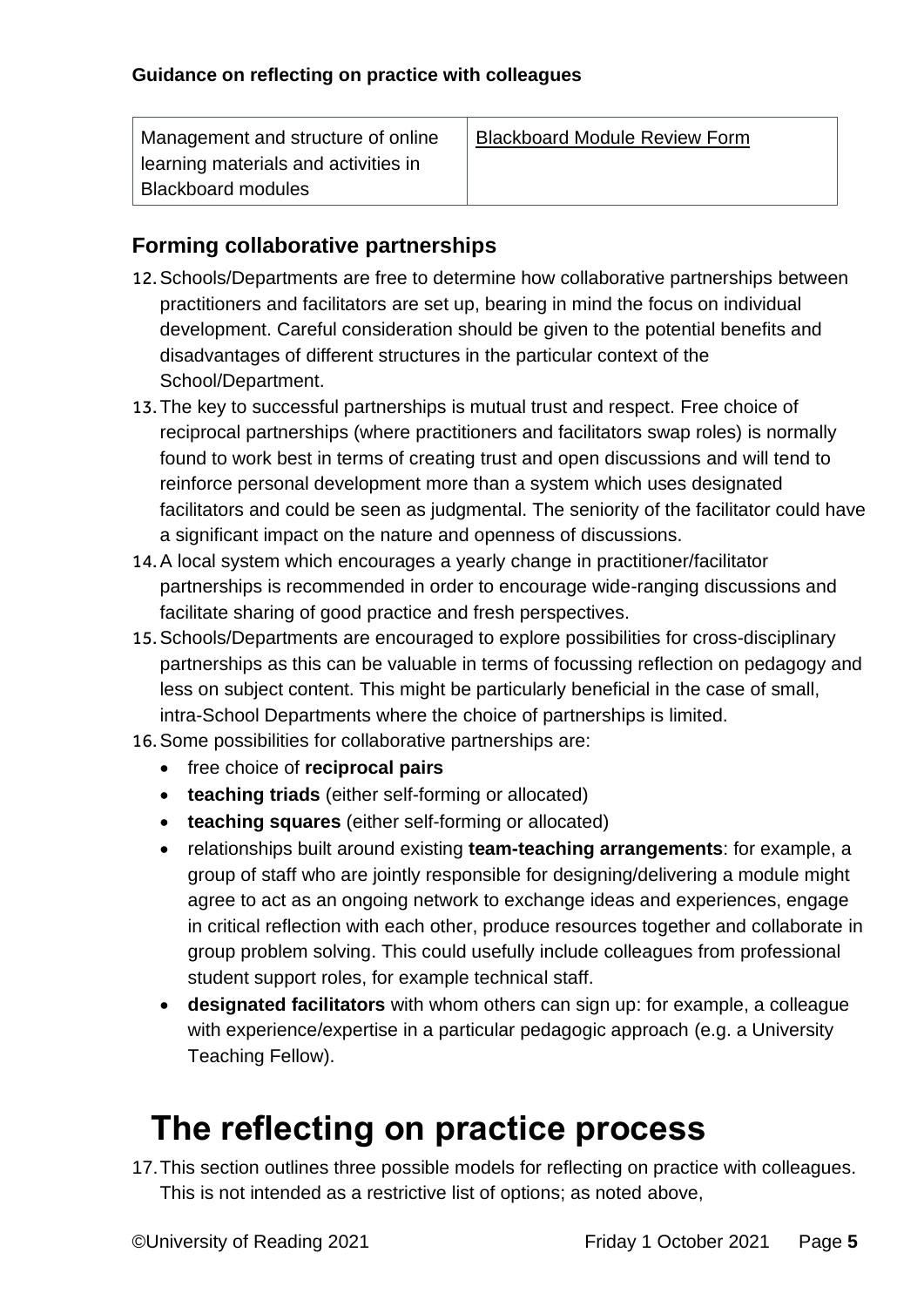Schools/Departments are free to choose a structure/system that meets their needs, within the parameters of the policy.

18.A series of sample questions to prompt reflection/dialogue among facilitators and practitioners during the different stages of reflecting on practice is provided in Appendix 3.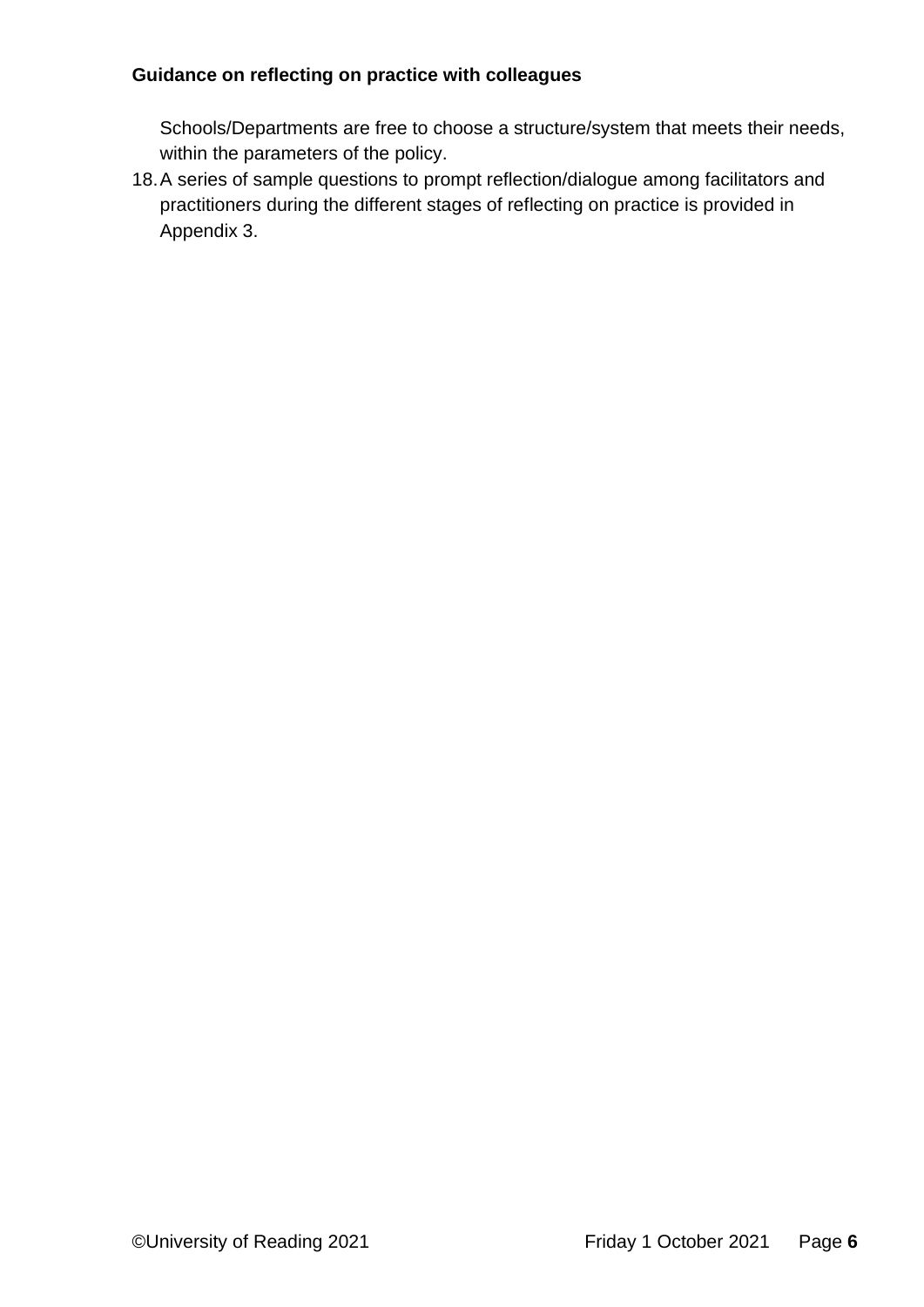**Guide to policy and procedures for teaching and learning Section 3: Internal monitoring and review**

#### **Reciprocal pairs**



#### <span id="page-6-0"></span>Initial conversation (~30 mins)

- Practitioner & Facilitator:
- Agree focus and scope
- Identify prompts for dialogue
- · Discuss any practical considerations
- Share any associated materials (e.g. MDFs to provide context, existing sources of student evaluation, teaching & learning resources etc)

#### Activity (~1 hour)

- · Facilitator:
- Reviews any materials and observes Practitioner's session
- OR
- Explores an aspect of Practitioner's practice through engaging with relevant teaching & learning resources



#### Teaching conversation (~45 mins)

- Practitioner & Facilitator reflect on practice:
	- Practitioner shares initial reflections. Facilitator responds and provides evaluative feedback to prompt further reflection
	- Together, Practitioner & Facilitator identify good practice and ways in which the session/ practices /teaching & learning resources may be enhanced





#### **Next steps and monitoring**  $('30 mins)$

- · Practitioner:
- Reflects on outcomes of teaching conversation in relation to their individual personal and professional development
- · Completes a brief online form which captures the activity that formed the focus of the discussion and the main outcomes (any agreed actions, good practice and training/ development needs identified)
- Swap roles and repeat the process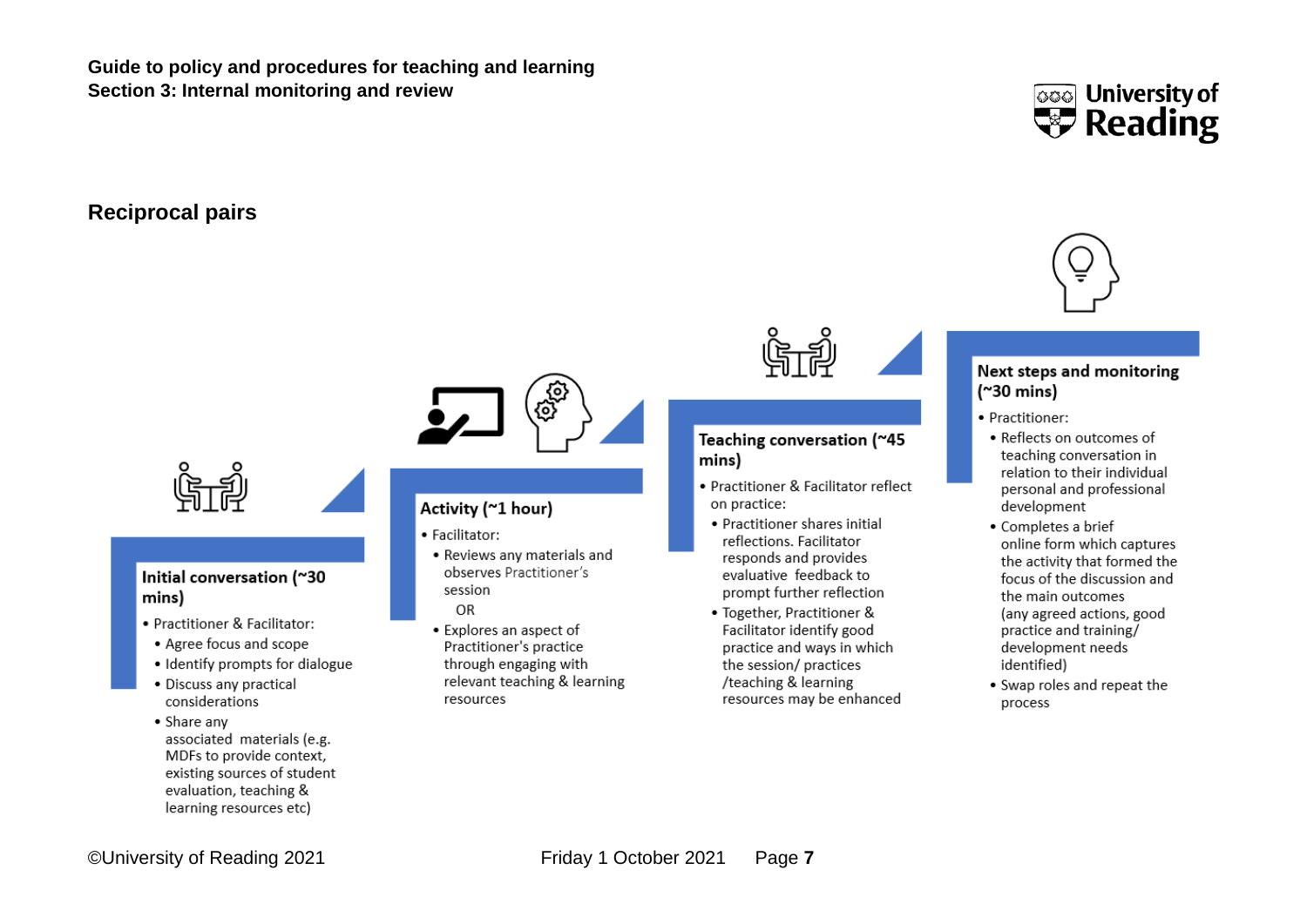#### **Teaching squares**

In contrast to reciprocal pairs which focus on the giving and receiving of evaluative feedback among pairs of colleagues, Teaching Squares (or Triangles) emphasise self-reflection on what can be learned about one's own teaching through observing colleagues throughout the academic year. Individual colleagues act as both practitioners and facilitators in this process.

Adapted from Berenson, C. (2017)

<span id="page-7-0"></span>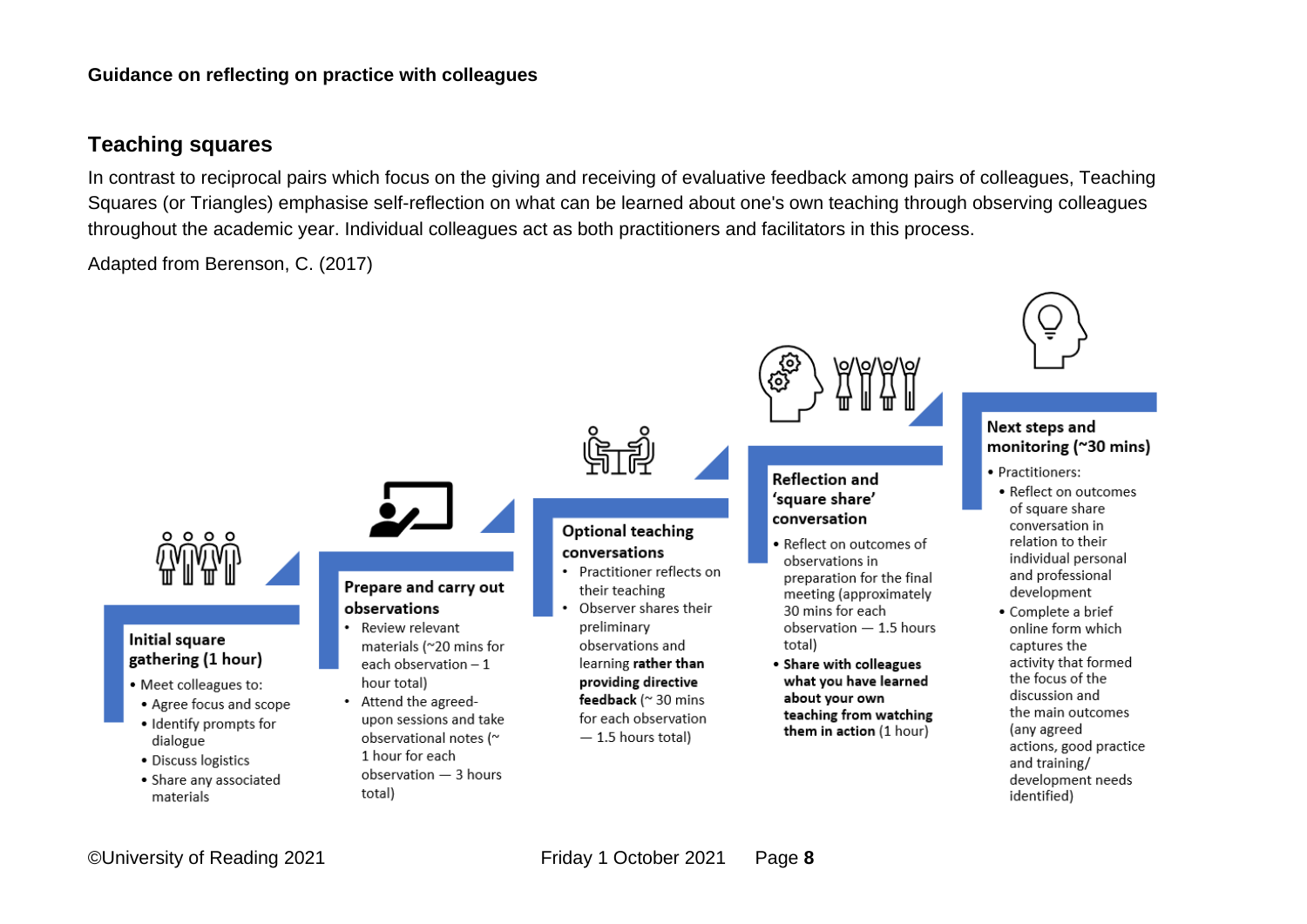

### <span id="page-8-0"></span>**Mentor-based model**

This model aims to further encourage long-term enhancement of teaching skills across the University. It uses self-forming reciprocal pairs or small groups that choose a theme for reflecting on practice; for example, team-based learning or screencasting. The pair/group will contact a colleague within the University who has experience in the particular pedagogic approach chosen<sup>1</sup> and organise a conversation to discuss the theme. It may also be appropriate to observe the colleague incorporate the theme into teaching or to have a subsequent conversation to discuss the theme in more detail. The pair/group will then continue with the reflecting on practice process as described above.

### <span id="page-8-1"></span>**Other sources of evidence**

### <span id="page-8-2"></span>**Students**

- 19.As noted in the policy, teaching conversations should include opportunities to discuss and reflect on already existing sources of student evaluation e.g. module evaluation data and/or feedback from Student-Staff Partnership Groups.
- 20.For direct observations, practitioners might choose to use additional mechanisms to capture the student voice as part of the reflecting on practice process. Brookfield (2017, Chapter 6) outlines several activities for gathering informal feedback from students including the one-minute paper, letters to future students and Critical Incident Questionnaires. These techniques can also serve as a form of light-touch mid-module evaluation, which Schools are required to undertake for all modules on an annual basis (please see the Policy on Student Evaluation of Teaching and [Learning\)](http://www.reading.ac.uk/web/files/cqsd/studentevaluationpolicy.pdf)*.*
- 21.Alternatively, practitioners could work in partnership with Student Partners and/or Student Reps to elicit real-time feedback, and support for, the design and planning of teaching, learning and assessment (please see [Guidance for working in partnership](https://sites.reading.ac.uk/wp-content/uploads/sites/35/2020/10/Partnership-at-UoR-Guide-October-2020.pdf)  [with students\)](https://sites.reading.ac.uk/wp-content/uploads/sites/35/2020/10/Partnership-at-UoR-Guide-October-2020.pdf).
- 22. In addition to what students say, it may also be helpful to reflect on what students do by drawing on student performance, [attendance and engagement data.](http://www.reading.ac.uk/internal/student/AME/ame-supporting-student-attendance-engagement.aspx)

### <span id="page-8-3"></span>**Pedagogic literature**

23.Teaching theory and published findings in the pedagogic literature provide a vocabulary for teaching and learning and offer another lens through which to view

<sup>&</sup>lt;sup>1</sup> The pair/group might wish to refer to the [T&L Exchange](https://sites.reading.ac.uk/t-and-l-exchange/) or to the [NTF](https://www.reading.ac.uk/about/teaching-and-learning/t-and-l-people/t-and-l-ntfs-team.aspx) and [UTF](https://www.reading.ac.uk/about/teaching-and-learning/t-and-l-people/university-teaching-fellows.aspx) webpages to identify a colleague with the relevant experience/expertise.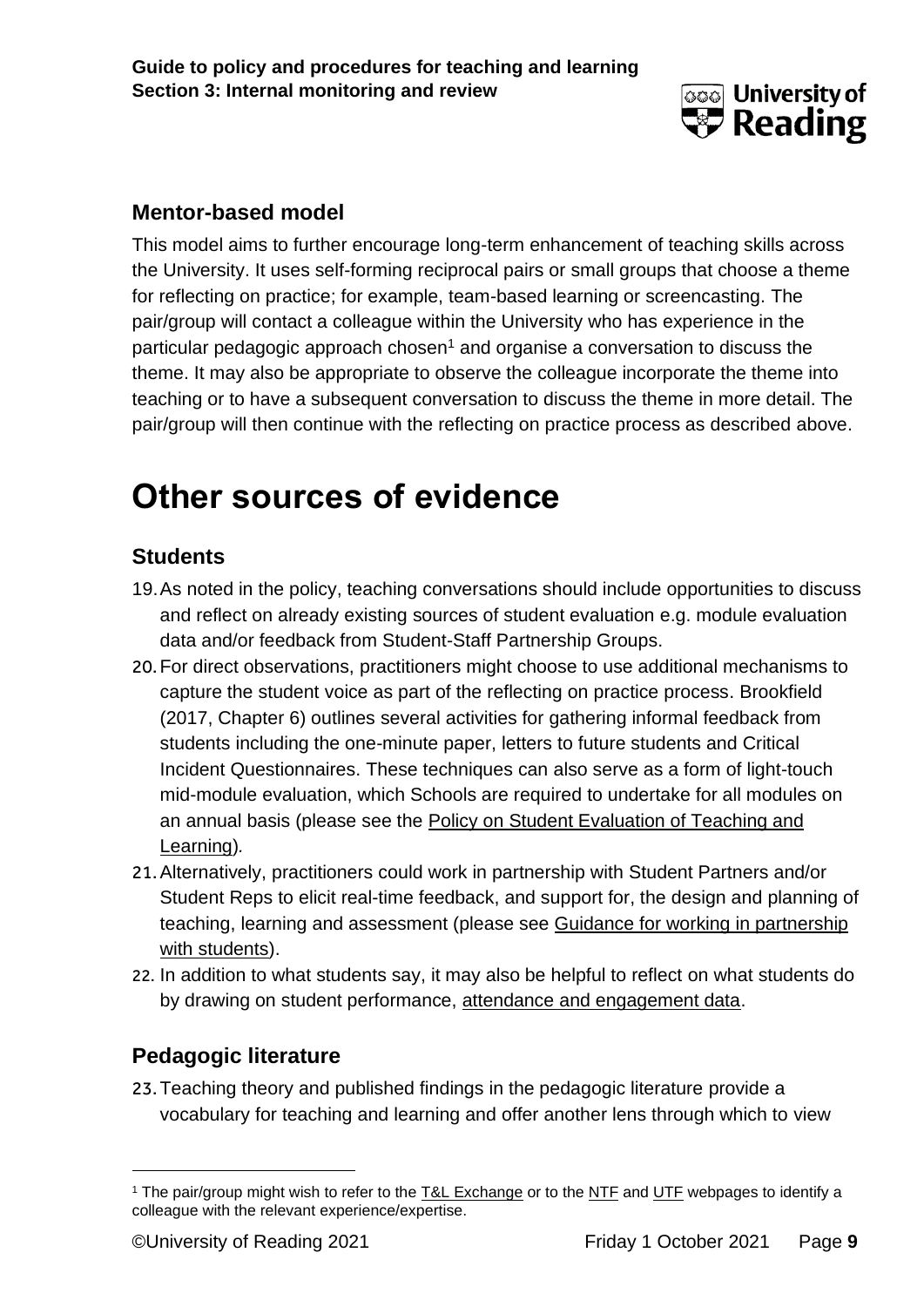and make sense of practice. Colleagues can access the pedagogic literature through engagement with external webinars/conferences, journals, and events on CQSD's [Teaching & Learning Programme.](http://www.reading.ac.uk/reading-cqsd/Developing-and-enhancing/events-and-training/cqsd-events.aspx)

# <span id="page-9-0"></span>**Monitoring and next steps**

- 24.Suggested pro-formas for completion by the facilitator are provided as Appendices 1 and 2. They are intended to encourage reflective, explorative and supportive conversations. Use of these pro-formas is entirely optional, and Schools/Departments and colleagues may wish to adapt them for local use.
- 25. The practitioner must complete a brief [online form](https://forms.office.com/Pages/ShareFormPage.aspx?id=xDv6T_zswEiQgPXkP_kOX8joLPqrbCtHo9tC_hP_qW5URjE4U0o5RlhXTk1EM1ZQMUxGMUtEUFRTOS4u&sharetoken=0dYtsuNfJAZLb2Z5Op70&wdLOR=c389980F3-C417-4430-A564-FF8DCF4D3378) which captures the activity that formed the focus of the discussion and the main outcomes (any agreed actions, good practice and training/development needs identified). DTLs should duplicate and adapt the Microsoft Form template to their local context.
- 26. During the Autumn Term, DTLs will complete an [online form](https://forms.office.com/Pages/ShareFormPage.aspx?id=xDv6T_zswEiQgPXkP_kOX8joLPqrbCtHo9tC_hP_qW5UQzdLM09aVjBMMjU1QlRDU09PSTY2ODQ0Wi4u&sharetoken=2fNNmULPldIC1IfNob9L&wdLOR=c3C22BDF4-0547-43A7-BD12-B3B2DFE583BF) which provides a short summary of the outcomes and impact of reflecting on practice in their School/Department during the previous academic year.
- 27.Guidance and support on using Microsoft Forms is available through [Microsoft.](https://support.microsoft.com/en-us/forms)
- 28.Through reflecting on their practice with colleagues, practitioners may identify particular training/development needs which could be addressed by engaging with sessions on CQSD's [Teaching & Learning Programme.](http://www.reading.ac.uk/reading-cqsd/Developing-and-enhancing/events-and-training/cqsd-events.aspx) School Management Boards will draw on the outcomes of reflecting on practice to inform School-level T&L training/enhancement activities, and the Sub-Committee on Delivery and Enhancement of Learning and Teaching (DELT) will draw on the outcomes to inform University-level teaching and learning training/enhancement activities.

# <span id="page-9-1"></span>**Further Support**

29.Further advice in relation to reflecting on practice with colleagues is available from the Academic Development and Enhancement Team (CQSD-ADE@reading.ac.uk) in CQSD.

# <span id="page-9-2"></span>**References and further information**

The following references give more information and ideas on reflecting on practice with colleagues.

Berenson, C (2017) Teaching Squares: Observe and Reflect on Teaching and Learning**.**  Available at: [https://taylorinstitute.ucalgary.ca/resources/teaching-squares-observe](https://taylorinstitute.ucalgary.ca/resources/teaching-squares-observe-reflect-on-teaching-learning-article)[reflect-on-teaching-learning-article](https://taylorinstitute.ucalgary.ca/resources/teaching-squares-observe-reflect-on-teaching-learning-article) (Accessed: 19/07/2021)

Brookfield, S. D. (2017) *Becoming a Critically Reflective Teacher,* 2nd edition, John Wiley & Sons, Incorporated. Available as an [e-book.](http://ebookcentral.proquest.com/lib/reading/detail.action?docID=4790372)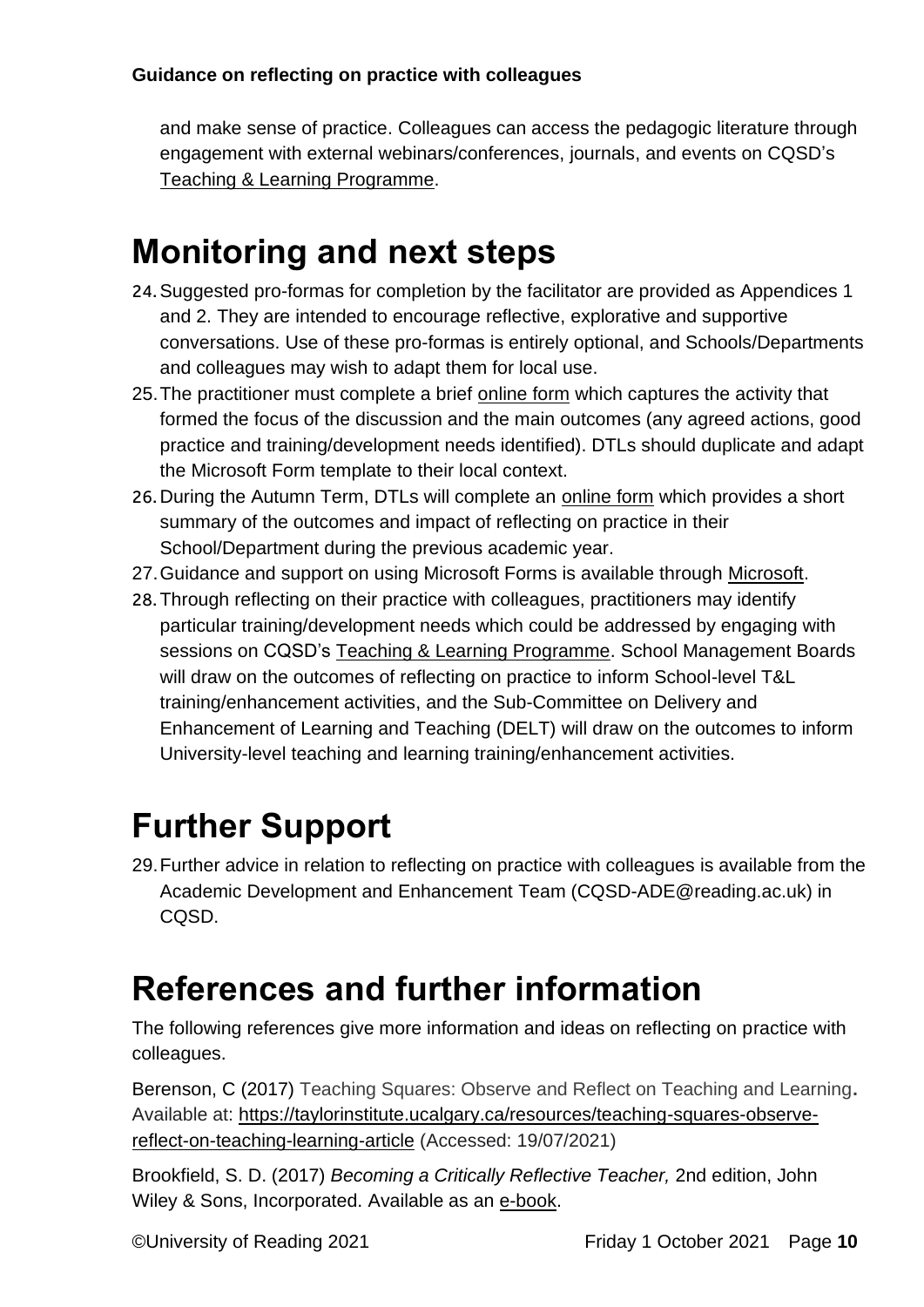Gosling, D. (2005) *Peer observation of teaching: implementing a peer observation of teaching scheme with five case studies*. SEDA paper 118. Available in [hard copy.](https://rdg.ent.sirsidynix.net.uk/client/en_GB/library/search/detailnonmodal/ent:$002f$002fSD_ILS$002f0$002fSD_ILS:1508718/ada?qu=gosling+peer+review&d=ent%3A%2F%2FSD_ILS%2F0%2FSD_ILS%3A1508718%7EILS%7E1&lm=EXCL_LR2)

Gosling, D. and O'Connor, K. (2009) *Beyond the Peer Observation of Teaching*. SEDA paper 124. Available in [hard copy.](https://rdg.ent.sirsidynix.net.uk/client/en_GB/library/search/detailnonmodal/ent:$002f$002fSD_ILS$002f0$002fSD_ILS:1508716/ada?qu=gosling+peer+review&d=ent%3A%2F%2FSD_ILS%2F0%2FSD_ILS%3A1508716%7EILS%7E0&lm=EXCL_LR2)

Hounsell, D. (2009) Evaluating Courses and Teaching, in H. Fry et al (ed) *A Handbook for Teaching and Learning in Higher Education: Enhancing Academic Practice*, 3rd edition, pp.198-231, New York and London: Routledge. Available as an [e-book.](https://ebookcentral.proquest.com/lib/reading/detail.action?milDocID=175387)

| <b>Version</b> | <b>Date</b><br>approved | <b>Approved</b><br>by | <b>Effective</b><br>from       | <b>Next review</b> | <b>Keeper</b><br>(responsible<br>for policy<br>maintenance<br>and review) |
|----------------|-------------------------|-----------------------|--------------------------------|--------------------|---------------------------------------------------------------------------|
| 1.0            | N/A                     | N/A                   | 2021-22<br>academic<br>session | June 2024          | CQSD                                                                      |

### <span id="page-10-0"></span>**Version control**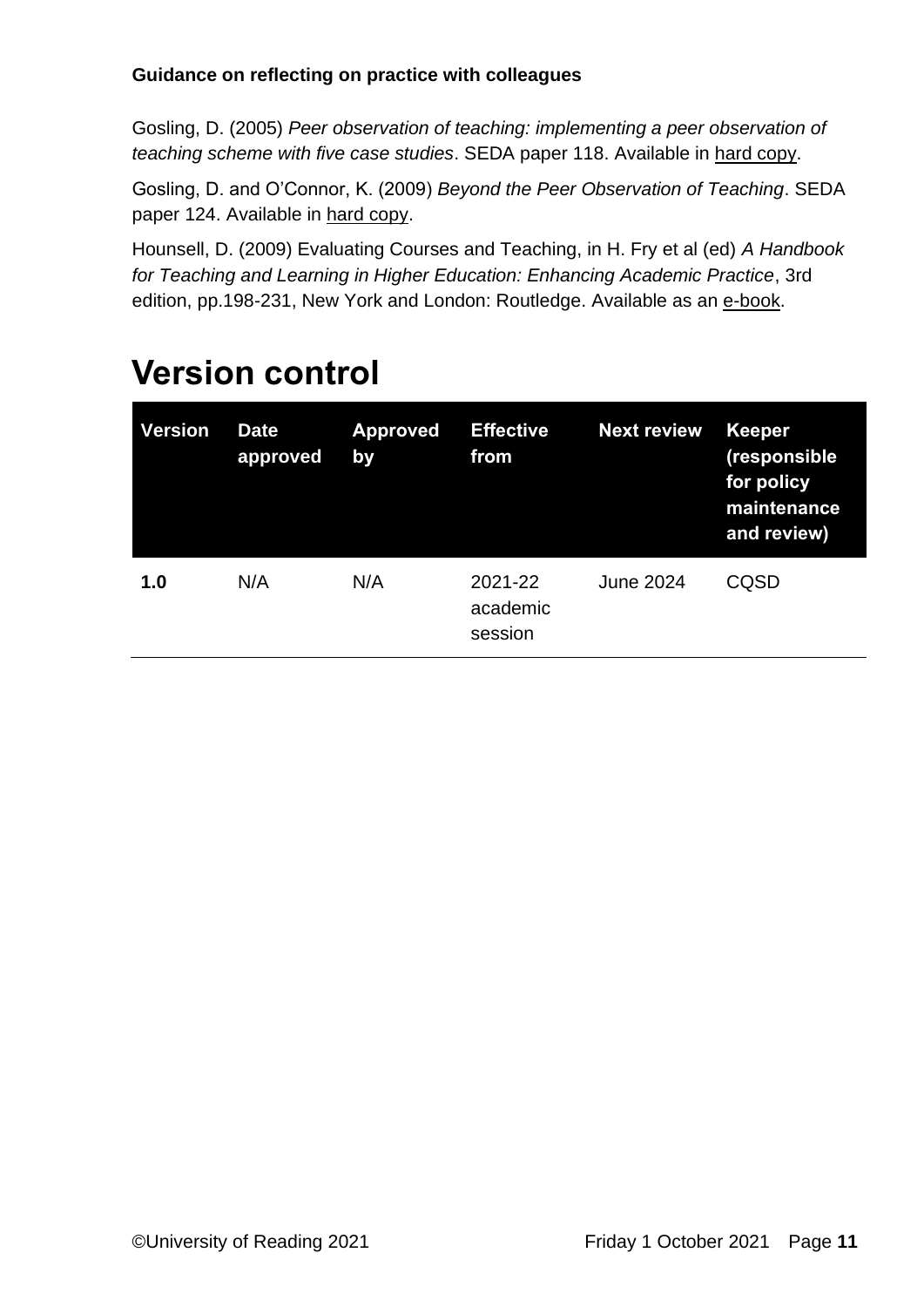

# **Reflecting on practice with colleagues Appendix 1: 'Teaching conversation' pro-forma**

The purpose of this pro-forma is to encourage reflective, explorative and supportive conversations regarding a specific aspect of practice beyond the direct observation of teaching. It is designed to be **completed by the facilitator** and **retained by the practitioner**.

**Use of this pro-forma is optional**. Colleagues may adapt it to suit the focus of the 'teaching conversation'. Following a teaching conversation, practitioners should complete the local online reporting form available from their School Director of Teaching and Learning (or their nominee).

| Facilitator:                       | Practitioner:                                                               |
|------------------------------------|-----------------------------------------------------------------------------|
| Focus of teaching<br>conversation: | Date:                                                                       |
| Programme/<br>Module:              | Length of session or<br>approximate hours<br>of student effort<br>required: |
| Level of students:                 | Number of<br>Students:                                                      |

| Feedback on topics specifically requested by the practitioner |  |  |
|---------------------------------------------------------------|--|--|
|                                                               |  |  |
| Other feedback                                                |  |  |
|                                                               |  |  |
| Agreed actions                                                |  |  |
|                                                               |  |  |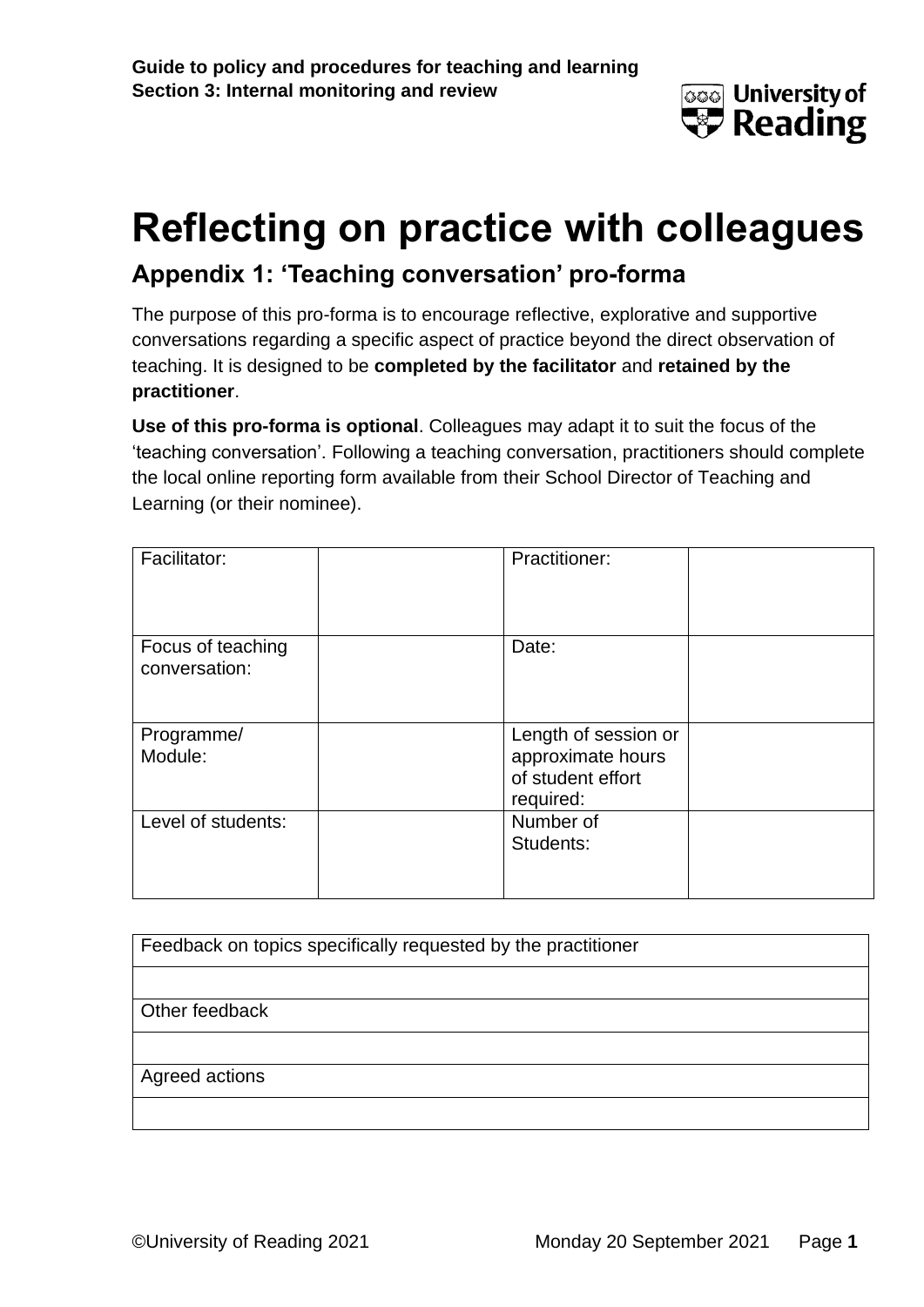Please comment on strengths and areas for enhancement. You will need to agree the most relevant areas for comment as contexts will vary.

| Prompts* | <b>Strengths</b> | Areas for enhancement |
|----------|------------------|-----------------------|
|          |                  |                       |
|          |                  |                       |
|          |                  |                       |
|          |                  |                       |
|          |                  |                       |
|          |                  |                       |
|          |                  |                       |
|          |                  |                       |

\*Practitioners and facilitators can draw on existing guidance/frameworks to help identify and agree potential prompts for dialogue. Examples of these can be found in the *Guidance on reflecting on practice with colleagues*. You could also draw on any relevant dimensions of the [UK Professional Standards](https://www.advance-he.ac.uk/guidance/teaching-and-learning/ukpsf)  [Framework \(UKPSF\).](https://www.advance-he.ac.uk/guidance/teaching-and-learning/ukpsf) This may assist practitioners with providing evidence of engagement with the UKPSF for applications via the FLAIR CPD Scheme. Facilitators/practitioners are not required to be familiar with the UKPSF for the purposes of completing this form.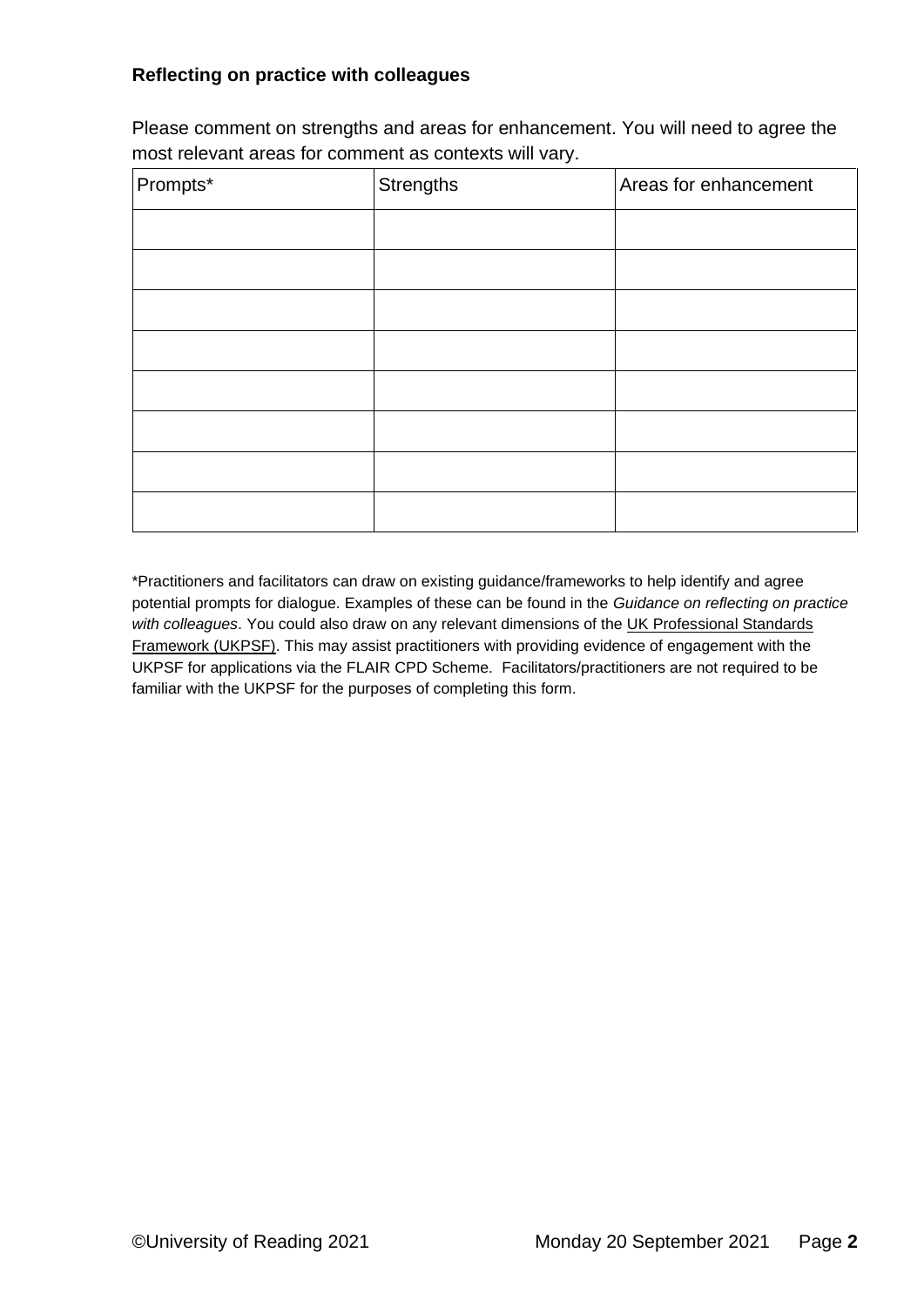

### **Appendix 2: Direct observation of teaching pro-forma**

The purpose of this pro-forma is to encourage reflective, explorative and supportive conversations about direct observations of teaching. It is designed to be **completed by the facilitator** and **retained by the practitioner**.

**Use of this pro-forma is optional**. Schools/colleagues may wish to adapt it to suit their context. Following a direct observation of teaching, practitioners should complete the local online reporting form available from their School Director of Teaching and Learning (or their nominee).

The prompts for dialogue below are referenced against the [UK Professional Standards](https://www.advance-he.ac.uk/guidance/teaching-and-learning/ukpsf)  [Framework \(UKPSF\).](https://www.advance-he.ac.uk/guidance/teaching-and-learning/ukpsf) This is to assist practitioners with providing evidence of engagement with the UKPSF for applications via the FLAIR CPD Scheme. Facilitators/practitioners are not required to be familiar with the UKPSF for the purposes of completing this form.

| Facilitator:       | <b>Practitioner:</b> |
|--------------------|----------------------|
| Observation date:  | Module:              |
| Length and type of | Length of            |
| session:           | observation:         |
| Level of students: | Number of            |
|                    | Students:            |

Other feedback

#### Agreed actions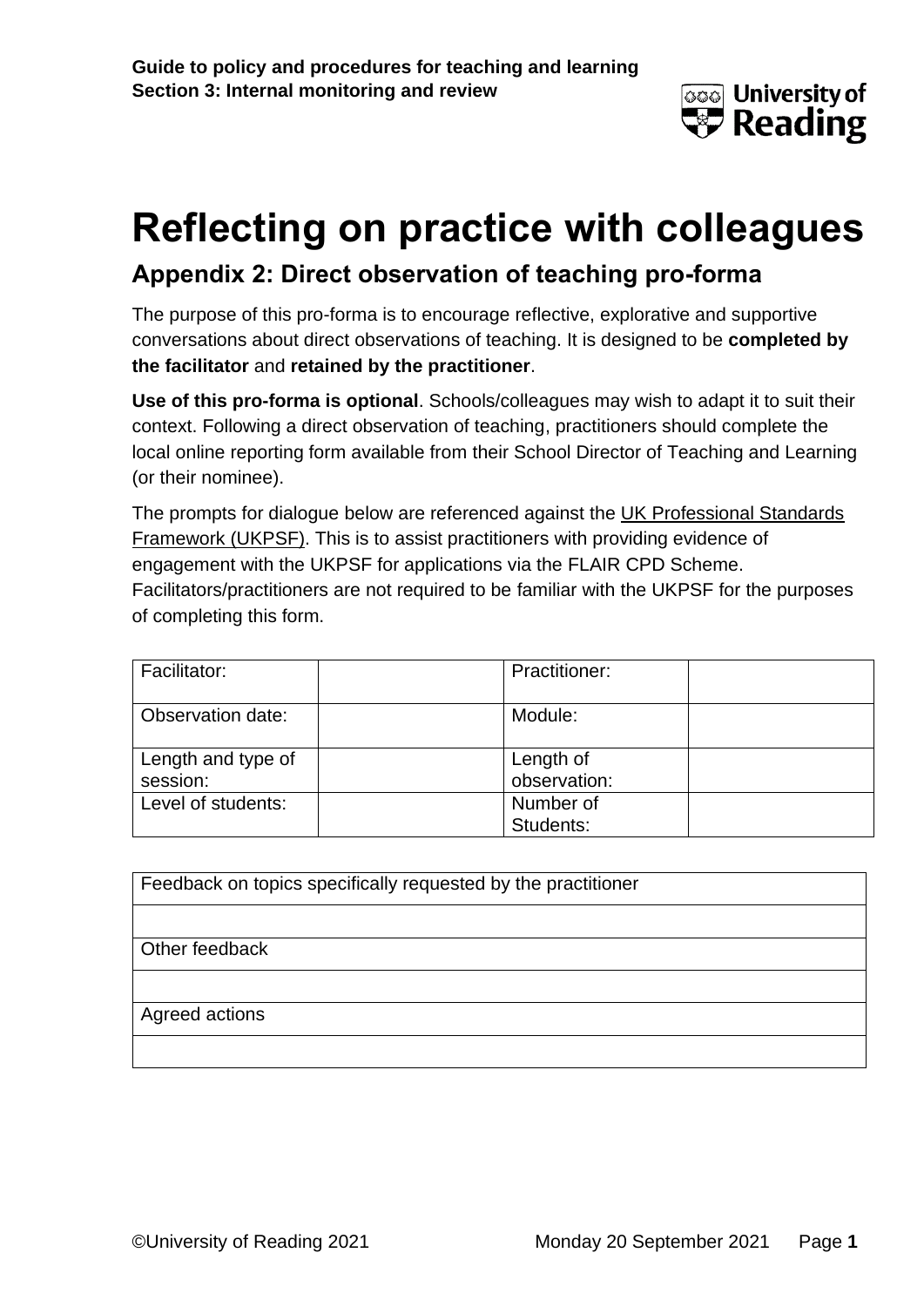Please comment on strengths and areas for enhancement, particularly in relation to the learning outcomes.

| Prompts                                                                                          | <b>Strengths</b> | Areas for enhancement |
|--------------------------------------------------------------------------------------------------|------------------|-----------------------|
| Introducing the session to<br>the students                                                       |                  |                       |
| (Evidencing UKPSF A1)                                                                            |                  |                       |
| <b>Planning, structure and</b><br>organisation                                                   |                  |                       |
| (Evidencing UKPSF A1, K3)                                                                        |                  |                       |
| <b>Content</b>                                                                                   |                  |                       |
| (Evidencing UKPSF A2, K1)                                                                        |                  |                       |
| <b>Methods and approaches</b>                                                                    |                  |                       |
| (Evidencing UKPSF A2, K2)                                                                        |                  |                       |
| <b>Delivery and pace</b>                                                                         |                  |                       |
| (Evidencing UKPSF A2, A4)                                                                        |                  |                       |
| <b>Student participation and</b><br>engagement in learning                                       |                  |                       |
| (Evidencing UKPSF A4, V2)                                                                        |                  |                       |
| Use of learning<br>environment                                                                   |                  |                       |
| (Evidencing UKPSF A4)                                                                            |                  |                       |
| <b>Equality of opportunity</b><br>for individual learners and<br>diverse learning<br>communities |                  |                       |
| (Evidencing UKPSF V1, V2)                                                                        |                  |                       |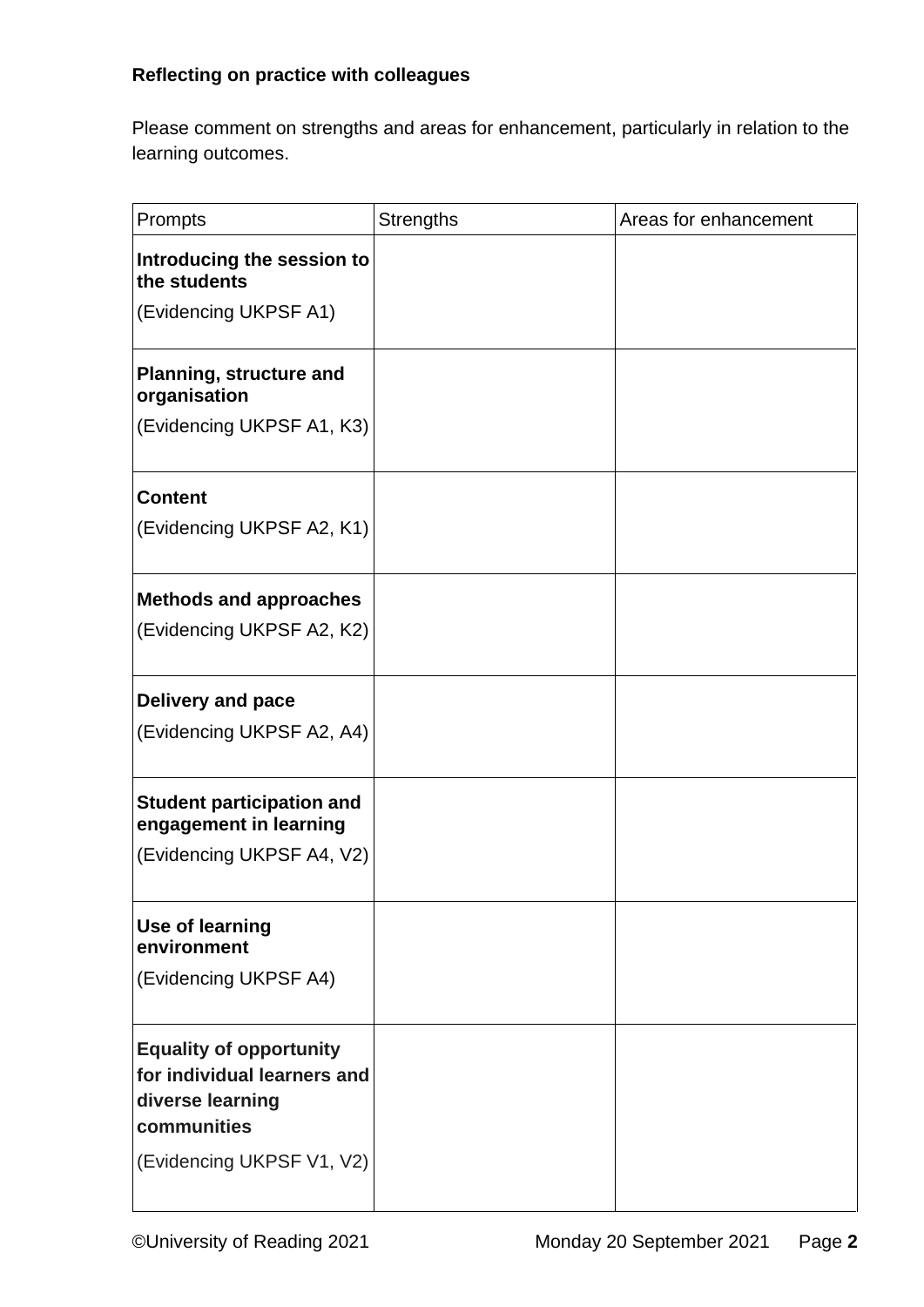| <b>Assessment and</b><br>Evaluation<br> (Evidencing UKPSF A3, K5<br>(A5) |  |
|--------------------------------------------------------------------------|--|
|--------------------------------------------------------------------------|--|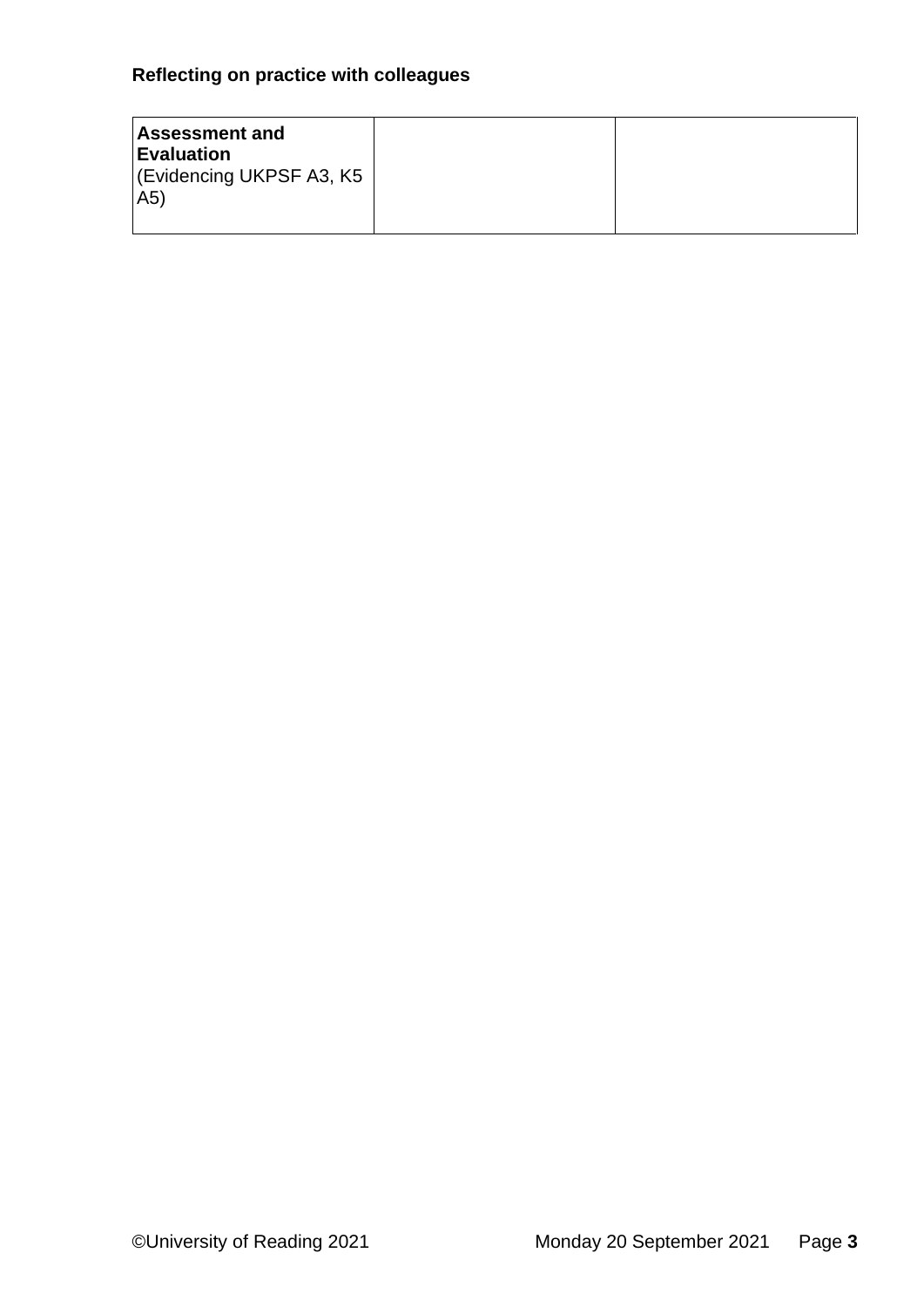

### **Appendix 3: Sample questions to prompt dialogue/reflection**

| <b>Initial conversations</b><br>Purpose: set the scene,<br>focus the facilitator and<br>discuss practicalities   | <b>Activity (observation /</b><br>exploring an aspect of<br>practice)<br>Purpose: focus the<br>facilitator, guide the<br>activity, encourage a<br>student-focussed<br>approach           | <b>Teaching conversations</b><br>Purpose: reflecting on<br>practice (also see<br><b>Reflective Practice</b><br><b>Models from University</b><br>College Dublin) |
|------------------------------------------------------------------------------------------------------------------|------------------------------------------------------------------------------------------------------------------------------------------------------------------------------------------|-----------------------------------------------------------------------------------------------------------------------------------------------------------------|
| What are the aims for this<br>session/module? How<br>does this relate to the rest<br>of the<br>module/programme? | Is it clear to the students<br>how this session/activity<br>relates to previous and<br>future work?                                                                                      | How successful was the<br>session/activity/materials<br>in relation to student<br>learning?                                                                     |
| Why do students take this<br>module?                                                                             | Are there clear aims and<br>learning outcomes for the<br>session/activity/materials?<br>And are these aligned<br>with overall learning<br>outcomes and aims for<br>the module/programme? | What was effective and<br>why?                                                                                                                                  |
| What do you want<br>students to achieve?<br>What are the learning<br>outcomes?                                   | Are there opportunities for<br>students to actively<br>participate and engage<br>with the<br>session/activity/materials?                                                                 | What was less effective<br>and why?                                                                                                                             |
| How many students are<br>taking the module?                                                                      | What is the pedagogic<br>rationale for the use of a<br>particular approach and is<br>it appropriate?                                                                                     | What would you do<br>differently next time?                                                                                                                     |
| Who are your students?                                                                                           | What evidence is there<br>that formative<br>assessment is used to                                                                                                                        |                                                                                                                                                                 |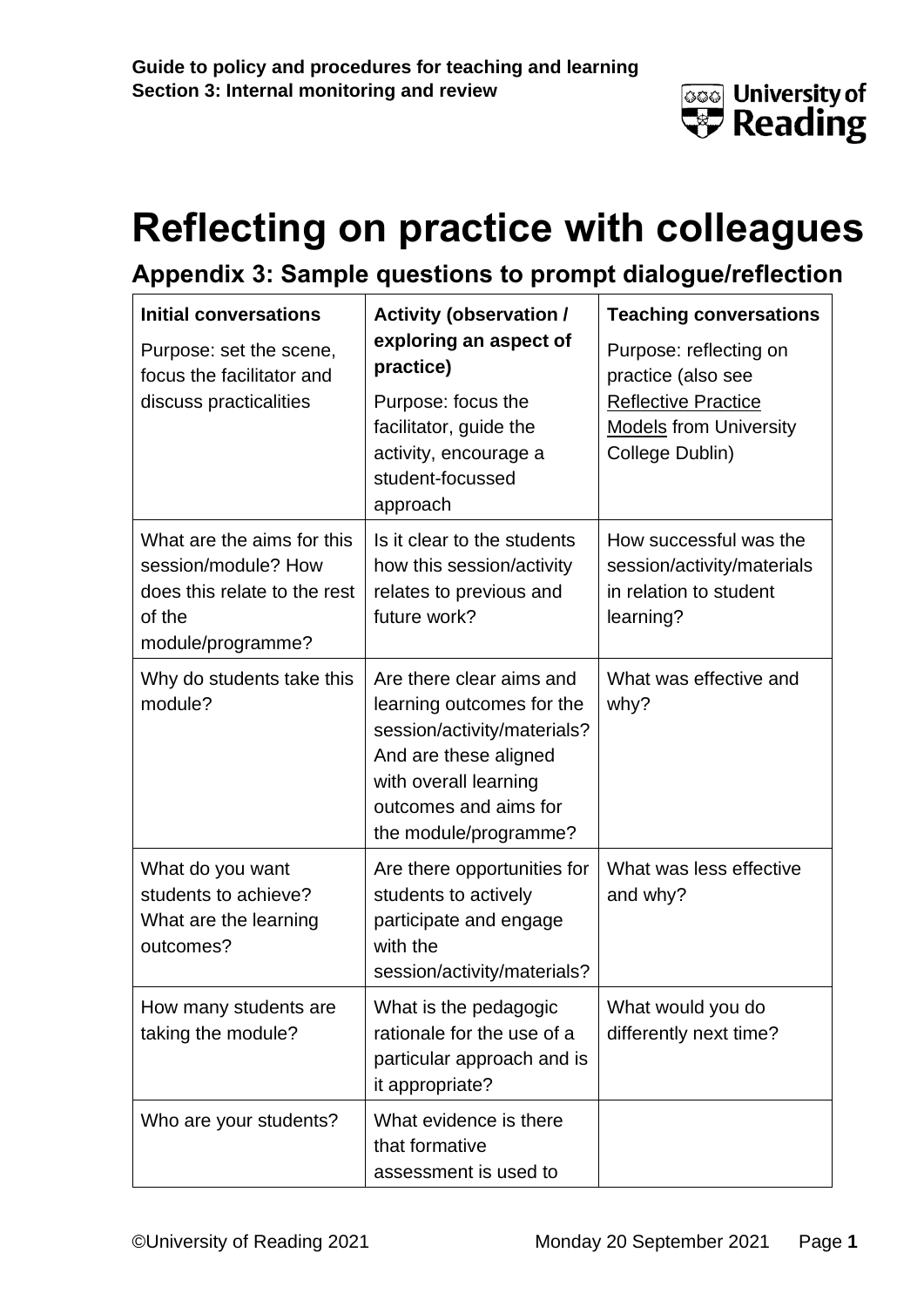|                                                                                                                                                                   | enhance student<br>learning?                                                                                                           |  |
|-------------------------------------------------------------------------------------------------------------------------------------------------------------------|----------------------------------------------------------------------------------------------------------------------------------------|--|
| Have you taught this<br>session/module before?<br>Are you trying anything<br>new? Is there anything<br>that has been problematic<br>in the past?                  | What opportunities are<br>there for students to<br>internalise the<br>assessment criteria?                                             |  |
| Why are you doing things<br>this way, on what<br>educational basis or<br>previous experience is<br>your practice based?                                           | What evidence is there<br>that individual learners<br>and diverse learning<br>communities are catered<br>for?                          |  |
| Is there anything in<br>particular you would like<br>feedback on?                                                                                                 | Are there opportunities for<br>the students to think,<br>clarify their understanding<br>and provide feed-back?<br>How is this handled? |  |
| If the session is in a<br>traditional classroom<br>setting, where will the<br>facilitator sit? Is it<br>appropriate to wander<br>around and speak to<br>students? |                                                                                                                                        |  |
| Will the facilitator<br>participate in the session?                                                                                                               |                                                                                                                                        |  |
| How will the observation<br>be explained to students?                                                                                                             |                                                                                                                                        |  |
| How will the student voice<br>be incorporated into the<br>process?                                                                                                |                                                                                                                                        |  |
| How will the facilitator<br>record information? Will<br>the facilitator use the<br>optional pro-formas?                                                           |                                                                                                                                        |  |
| Are there any existing<br>guidance/frameworks to<br>help identify and agree                                                                                       |                                                                                                                                        |  |